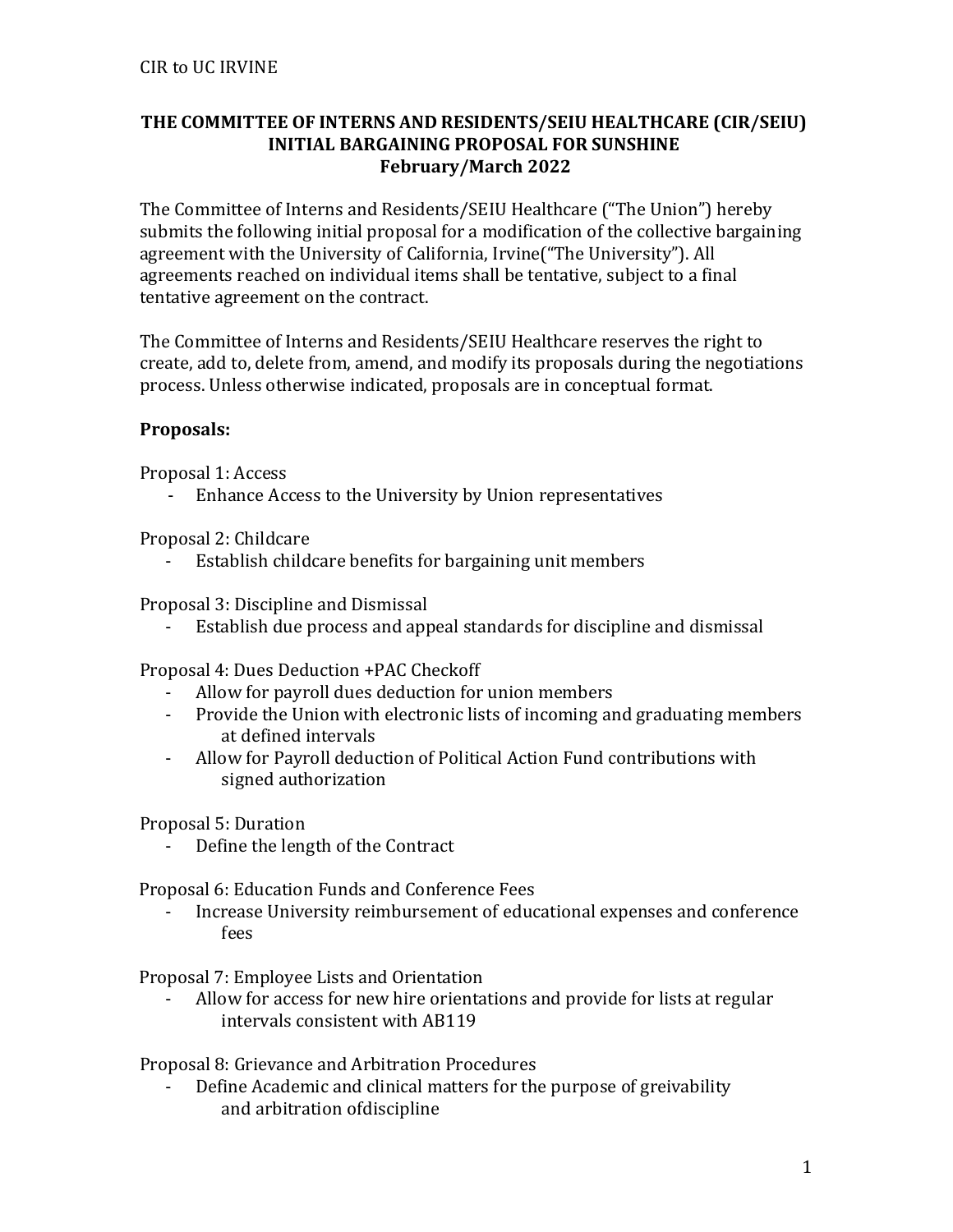Proposal 9: Health and Safety

- Create provisions to provide for the protection of the physical health and security of bargaining unit members.
- Provide for equipment to protect the health and safety of bargaining unit members

Proposal 10: Health Benefits

Define Major Medical, dental, vision, and supplemental benefits for bargaining unit members

Proposal 11: Holidays

Define paid holidays, and holiday policy for bargaining unit members

Proposal 12: Housing Allowance

- Ensure an adequate housing allowance to remain competitive in the face of risingcosts of living and attract the best candidate pool

Proposal 13: Labor Management

- Provide for regular labor management meetings

Proposal 14: Lactation Accommodation

- Provide for adequate accommodations for lactating mothers

Proposal 15: Leaves of Absence

- Provide for sick, vacation, parental, and other leaves for bargaining unit members

Proposal 16: Liability and Malpractice Insurance

- Provide for adequate liability insurance including tail coverage for all bargaining unit members

Proposal 17: Licenses and required Training

- Provide for University reimbursement of required professional license and exam fees and coverage of required trainings
- Increase the University reimbursement of required professional license and exam fees

Proposal 18: Meals

- Provide an appropriate monthly meal allowance for all bargaining unit members

Proposal 19: Moonlighting

Provide for the policy and procedure for eligible bargaining unit members to request and engage in both internal and external moonlighting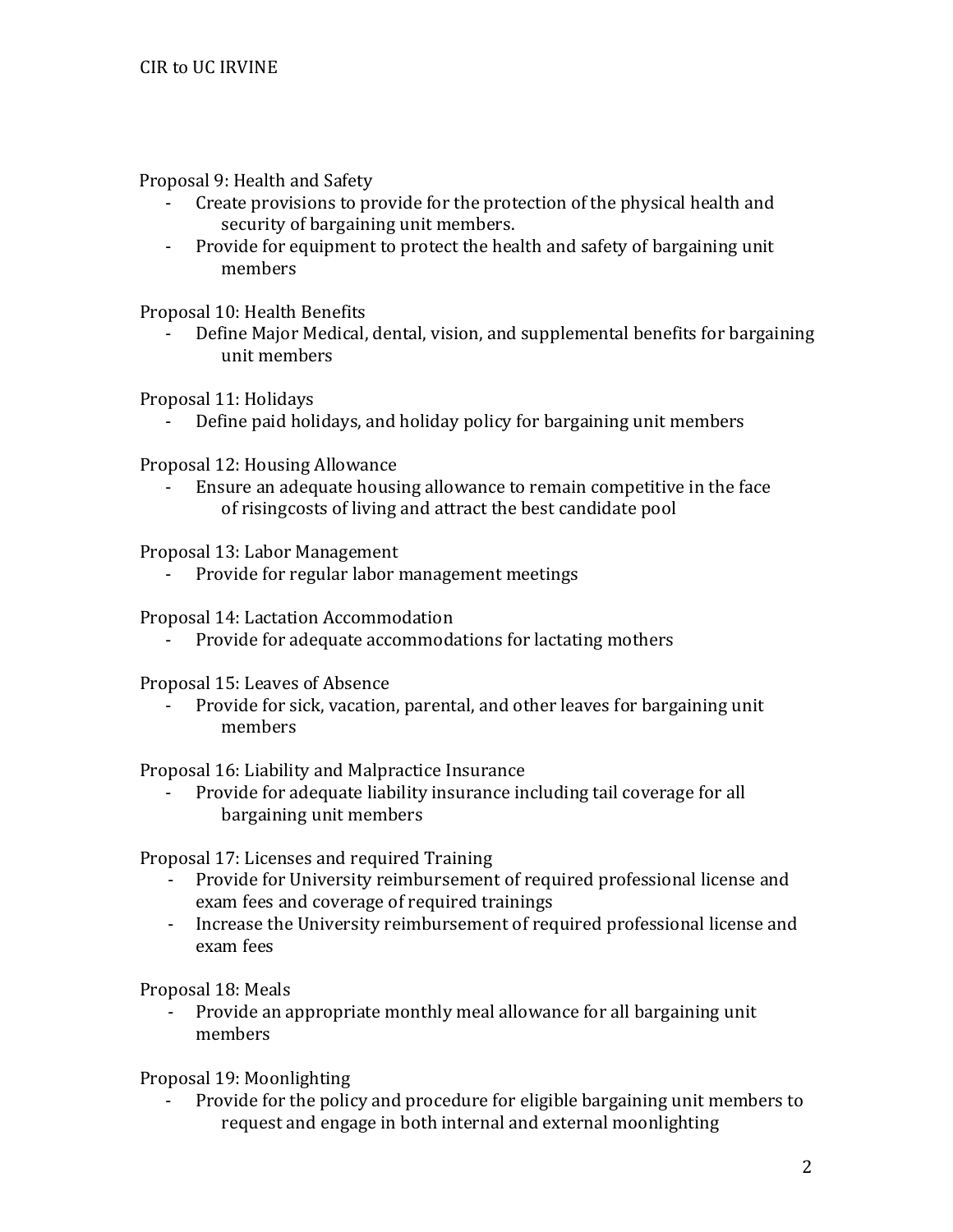Proposal 20: Nondiscrimination, Diversity and, Inclusion

- Ensure state, federal, and local laws are observed to prevent discrimination based on a protected class
- Provide for fair and respectful treatment of bargaining unit members I an environment free of harassment
- Promote a diverse workforce, ensure appropriate recruitment of URM physicians

Proposal 21: Pagers

- Modify language to reflect changing landscape of patient care and the technology needed to properly provide patient care
- candidates, and promote culturally competent medicine

Proposal 22: Parking

- Provide for fairly priced parking in reasonable proximity to bargaining unit worksites

Proposal 23: Program Closure

- Protect bargaining unit members in the event of the closure of a training program

Proposal 24: Recognition

Define membership in the bargaining unit

Proposal 25: Release Time

- Establishes release time for elected union representatives for union functions

Proposal 26: Relocation

- Provide a fair relocation allowance for eligible bargaining unit members

Proposal 27: Salary

- Increase wages to remain competitive in the face of rising costs of living and attract the best candidate pool
- Stipulate salary increases for each academic year
- Define the Chief Resident differential

Proposal 28: Severability

- Ensure the agreement shall be endorsable even if one provision is deemed illegal

Proposal 29: Smartphones

Provide for smartphones for bargaining unit members as needed to perform their jobs